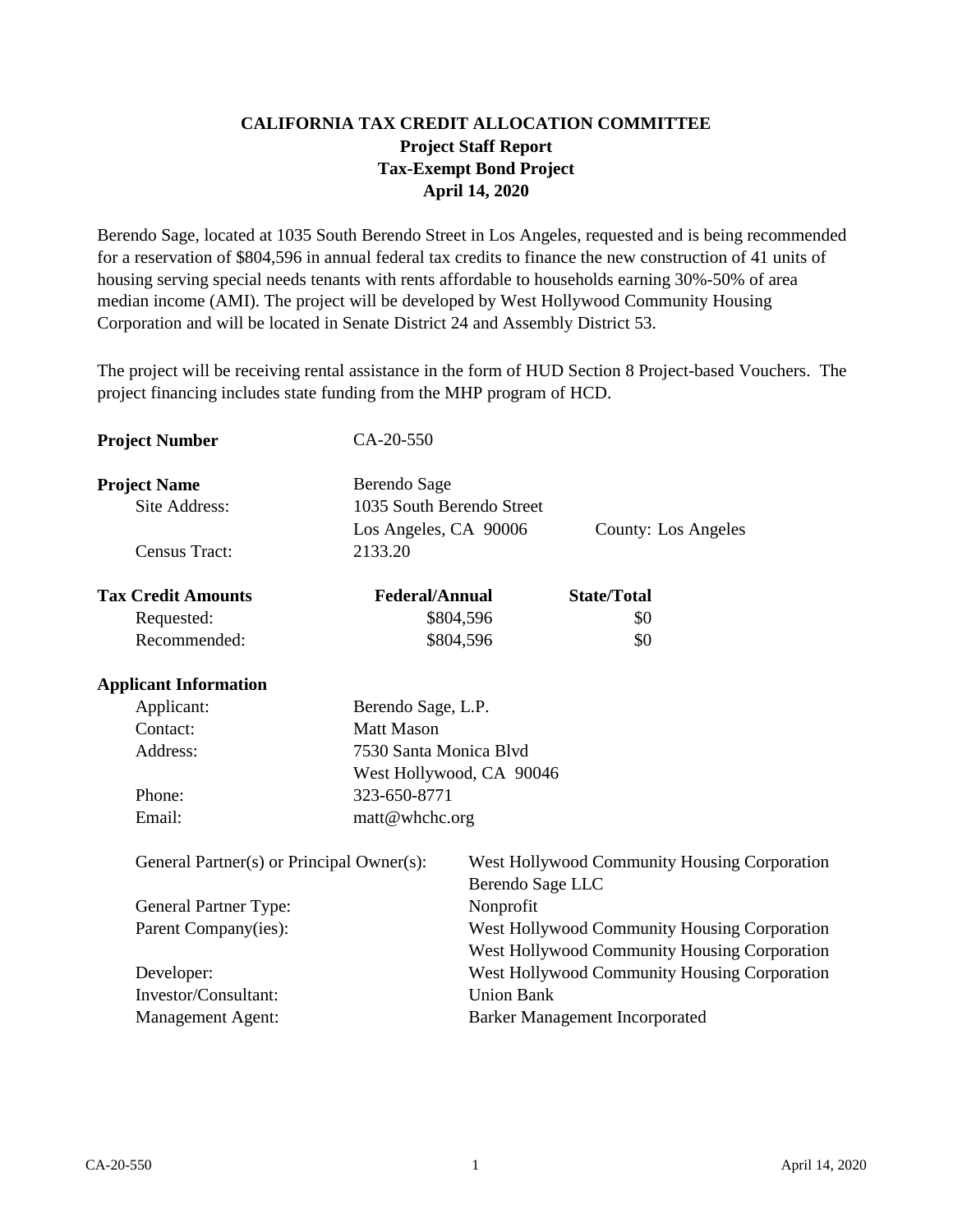# **Project Information**

| <b>Construction Type:</b>       | New Construction                                                   |
|---------------------------------|--------------------------------------------------------------------|
| Total # Residential Buildings:  |                                                                    |
| Total # of Units:               | 42                                                                 |
| No. / % of Low Income Units: 41 | 100.00%                                                            |
| Federal Set-Aside Elected:      | 40%/60%                                                            |
| Federal Subsidy:                | Tax-Exempt / HUD Section 8 Project Based Vouchers (21 units - 50%) |

# **Bond Information**

| Issuer:                    | <b>HCIDLA</b>      |
|----------------------------|--------------------|
| Expected Date of Issuance: | September 15, 2020 |

### **Information**

| Housing Type:                        | Special Needs       |
|--------------------------------------|---------------------|
| Geographic Area:                     | City of Los Angeles |
| TCAC Project Analyst: Prashil Keshav |                     |

# **55-Year Use / Affordability**

| <b>Aggregate Targeting</b> |    | Percentage of           |  |
|----------------------------|----|-------------------------|--|
| <b>Number of Units</b>     |    | <b>Affordable Units</b> |  |
| 30% AMI:                   | 21 | 51%                     |  |
| 50% AMI:                   | 20 | 49%                     |  |

# **Unit Mix**

 SRO/Studio Units 1-Bedroom Units 2-Bedroom Units 3-Bedroom Units

42 Total Units

|                | <b>Unit Type</b><br>& Number | 2019 Rents<br>Targeted % of<br><b>Area Median</b><br><b>Income</b> | 2019 Rents Actual<br>% of Area Median<br><b>Income</b> | <b>Proposed Rent</b><br>(including)<br>utilities) |
|----------------|------------------------------|--------------------------------------------------------------------|--------------------------------------------------------|---------------------------------------------------|
| 5              | SRO/Studio                   | 30%                                                                | 30%                                                    | \$548                                             |
| 13             | 1 Bedroom                    | 50%                                                                | 50%                                                    | \$979                                             |
| 12             | 1 Bedroom                    | 30%                                                                | 30%                                                    | \$587                                             |
| 3              | 2 Bedrooms                   | 50%                                                                | 50%                                                    | \$1,175                                           |
| 2              | 2 Bedrooms                   | 30%                                                                | 30%                                                    | \$705                                             |
| $\overline{4}$ | 3 Bedrooms                   | 50%                                                                | 50%                                                    | \$1,357                                           |
| 2              | 3 Bedrooms                   | 30%                                                                | 30%                                                    | \$814                                             |
|                | 2 Bedrooms                   | Manager's Unit                                                     | Manager's Unit                                         | \$0                                               |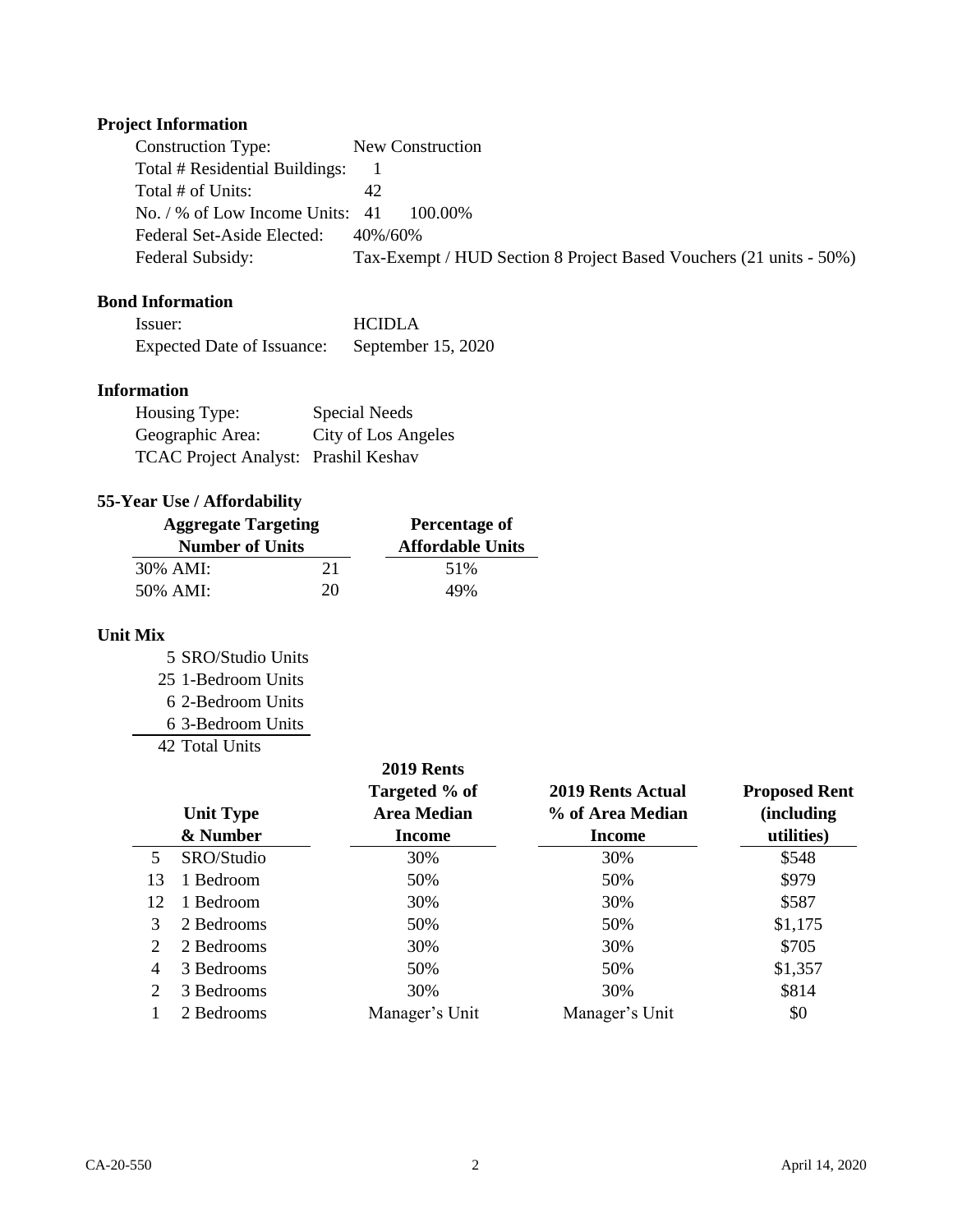### **Project Cost Summary at Application**

| Land and Acquisition                      | \$0          |
|-------------------------------------------|--------------|
| <b>Construction Costs</b>                 | \$16,176,584 |
| <b>Rehabilitation Costs</b>               | \$0          |
| <b>Construction Hard Cost Contingency</b> | \$1,617,658  |
| <b>Soft Cost Contingency</b>              | \$161,766    |
| Relocation                                | \$0          |
| Architectural/Engineering                 | \$731,310    |
| Const. Interest, Perm. Financing          | \$2,351,682  |
| Legal Fees                                | \$175,000    |
| Reserves                                  | \$445,607    |
| <b>Other Costs</b>                        | \$1,697,329  |
| Developer Fee                             | \$2,962,390  |
| <b>Commercial Costs</b>                   | \$0          |
| <b>Total</b>                              | \$26,319,326 |

### **Residential**

| <b>Construction Cost Per Square Foot:</b> | \$458     |
|-------------------------------------------|-----------|
| Per Unit Cost:                            | \$626,651 |
| True Cash Per Unit Cost*:                 | \$610,860 |

#### Source Amount Source Union Bank - TE \$13,698,311 Union Bank Union Bank - Taxable \$1,851,689 HCD - MHP HCIDLA - HHH HCIDLA - HHH Deferred Costs \$439,614 AHP Deferred Developer Fee  $$2,000,000$  Deferred Developer Fee General Partner Equity  $$563,163$  General Partner Equity Tax Credit Equity  $$1,146,549$  Tax Credit Equity **TOTAL** \$663,205 \$7,643,658 \$1,520,000 **\$26,319,326 Construction Financing** \$410,000 \$6,620,000 \$563,163 \$439,614 \$8,899,300 \$563,163 **Permanent Financing** Amount \$13,698,311 \$1,851,689 \$1,146,549 \$6,620,000 \$2,000,000

\*Less Fee Waivers, Seller Carryback Loans, and Deferred Developer Fee

| <b>Determination of Credit Amount(s)</b>                   |                   |
|------------------------------------------------------------|-------------------|
| Requested Eligible Basis:                                  | \$24,906,021      |
| 130% High Cost Adjustment:                                 | N <sub>0</sub>    |
| <b>Applicable Fraction:</b>                                | 100.00%           |
| <b>Qualified Basis:</b>                                    | \$24,906,021      |
| <b>Applicable Rate:</b>                                    | 3.24%             |
| Total Maximum Annual Federal Credit:                       | \$804,596         |
| Approved Developer Fee (in Project Cost & Eligible Basis): | \$2,962,390       |
| Investor/Consultant:                                       | <b>Union Bank</b> |
| Federal Tax Credit Factor:                                 | \$0.95000         |
| <b>State Tax Credit Factor:</b>                            | \$0.00000         |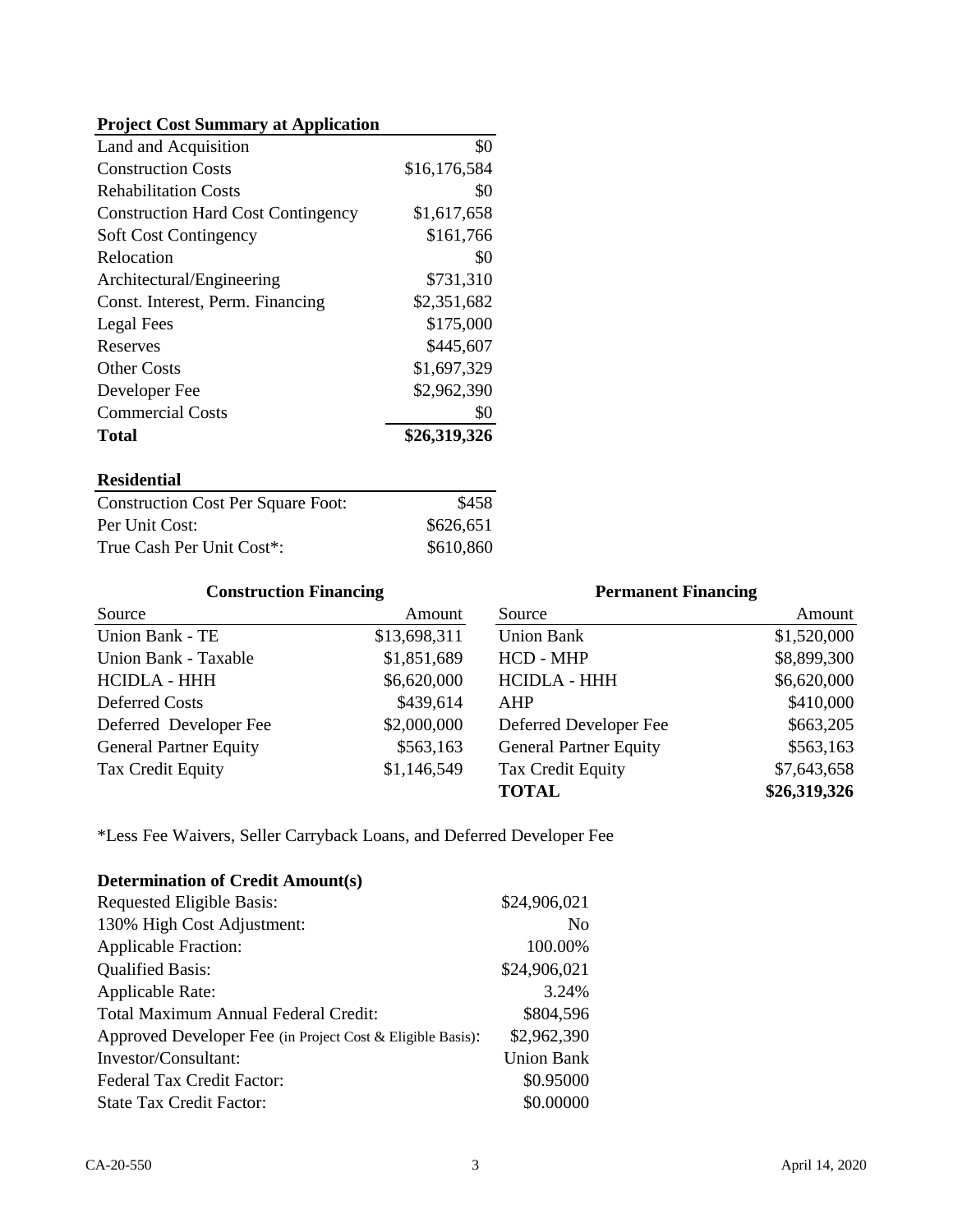Except as allowed for projects basing cost on assumed third party debt, the "as if vacant" land value and the existing improvement value established at application for all projects, as well as the eligible basis amount derived from those values, shall not increase during all subsequent reviews including the placed in service review, for the purpose of determining the final award of Tax Credits. The sum of the third party debt encumbering the property may increase during subsequent reviews to reflect the actual amount.

### **Eligible Basis and Basis Limit**

| Requested Unadjusted Eligible Basis:  | \$24,906,021 |
|---------------------------------------|--------------|
| <b>Actual Eligible Basis:</b>         | \$24,906,021 |
| Unadjusted Threshold Basis Limit:     | \$15,504,000 |
| Total Adjusted Threshold Basis Limit: | \$44,660,117 |

### **Adjustments to Basis Limit**

Parking Beneath Residential Units or On-Site Parking Structure of Two or More Levels Local Development Impact Fees 95% of Upper Floor Units are Elevator-Serviced 55-Year Use/Affordability Restriction – 1% for Each 1% of Low-Income and Market Rate Units are Income Targeted between 50% AMI & 36% AMI: 57% 55-Year Use/Affordability Restriction – 2% for Each 1% of Low-Income and Market Rate Units are Income Targeted at 35% AMI or Below: 121% Required to Pay State or Federal Prevailing Wages/Financed by labor-affiliated organization employing construction workers paid at least state or federal prevailing wages

## **Cost Analysis and Line Item Review**

Staff analysis of project costs to determine reasonableness found all fees to be within TCAC's underwriting guidelines and TCAC limitations. Annual operating expenses exceed the minimum operating expenses established in the Regulations, and the project pro forma shows a positive cash flow from year one. Staff has calculated federal tax credits based on 3.24% of the qualified basis. Applicants are cautioned to consider the expected federal rate when negotiating with investors. TCAC's financial evaluation at project completion will determine the final allocation.

## **Significant Information / Additional Conditions**

Staff noted a per unit development cost of \$610,860, the applicant noted that the high per unit cost is attributed to one level of below grade parking, city planning requirements and prevailing wage

## **Resyndication and Resyndication Transfer Event:** None